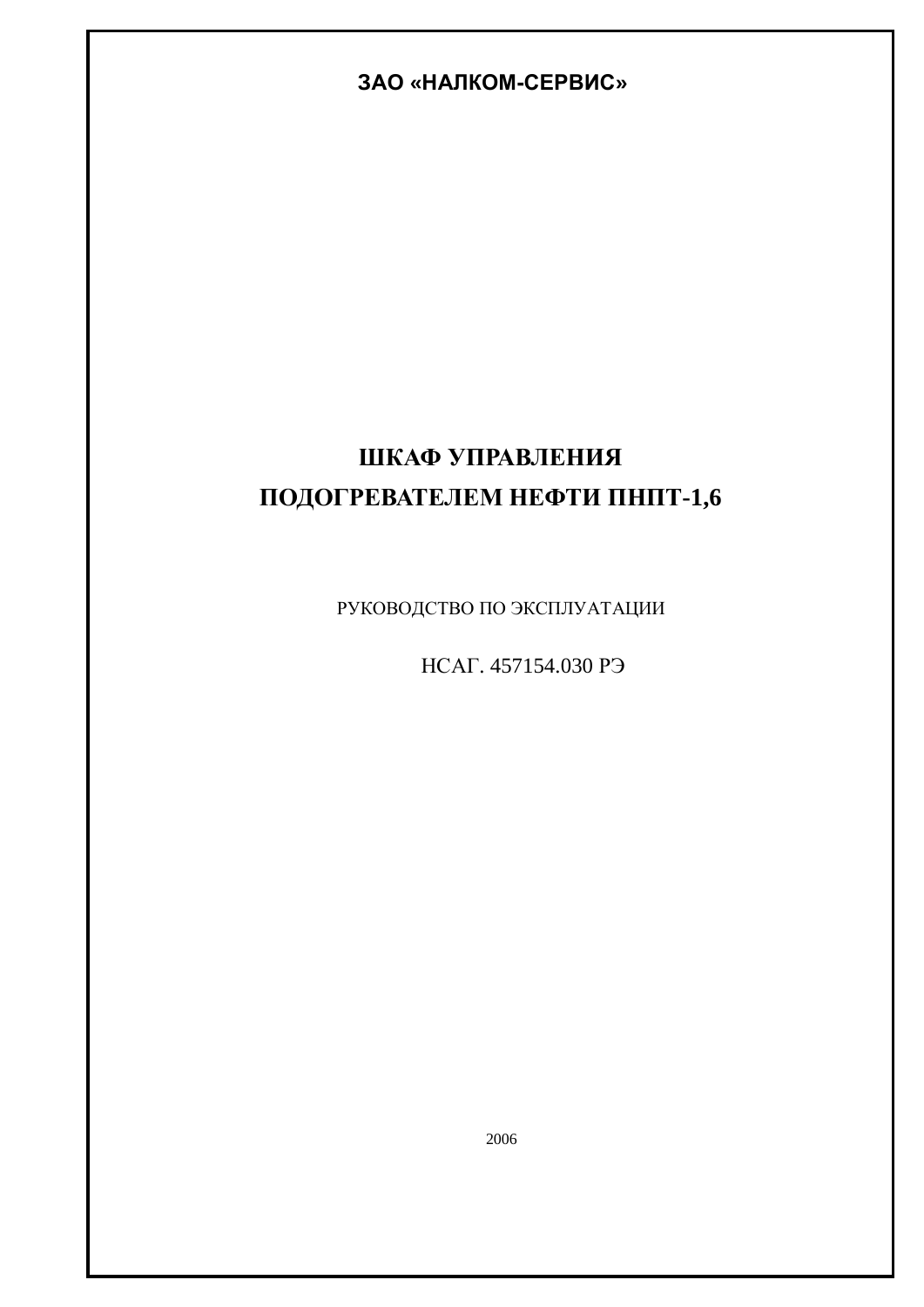# СОДЕРЖАНИЕ

| 1. Введение                                            | crp.3   |
|--------------------------------------------------------|---------|
| 2. Технические данные                                  | crp. 4  |
| 3. Устройство и работа шкафа управления                | crp. 7  |
| 4. Схемы подключения. Размещение и монтаж              | crp. 8  |
| 5. Подготовка. Настройка и порядок работы              | crp. 8  |
| 6. Техническое обслуживание. Указание мер безопасности | стр. 12 |
| 7. Характерные неисправности и методы их устранения    | стр. 13 |
| 8. Маркировка и пломбирование                          | стр. 14 |
| 9. Правила транспортирования и хранения                | стр. 15 |
| 10. Тара и упаковка                                    | стр. 15 |

|           |      |             |         |      |                     | НСАГ.457154.030 РЭ    |  |  |  |              |         |  |
|-----------|------|-------------|---------|------|---------------------|-----------------------|--|--|--|--------------|---------|--|
|           |      |             |         |      | Подогреватель нефти | Лит.                  |  |  |  | Масса        | Масштаδ |  |
| Изм.      | Лист | № докум.    | Подпись | Дата | $\Pi$ H $\Pi$ T-1,6 |                       |  |  |  |              |         |  |
| Разраб.   |      | Мартемьянов |         |      | Руководст-          |                       |  |  |  |              |         |  |
| Провер.   |      | Коник       |         |      | во по эксплуатации  |                       |  |  |  |              |         |  |
| Т. Контр. |      | Сопкин      |         |      |                     | Лист                  |  |  |  | 15<br>Листов |         |  |
|           |      |             |         |      |                     |                       |  |  |  |              |         |  |
| Н. Контр. |      | Фоменко     |         |      |                     | ЗАО «Налком - Сервис» |  |  |  |              |         |  |
| Утверд.   |      | Метела      |         |      |                     |                       |  |  |  |              |         |  |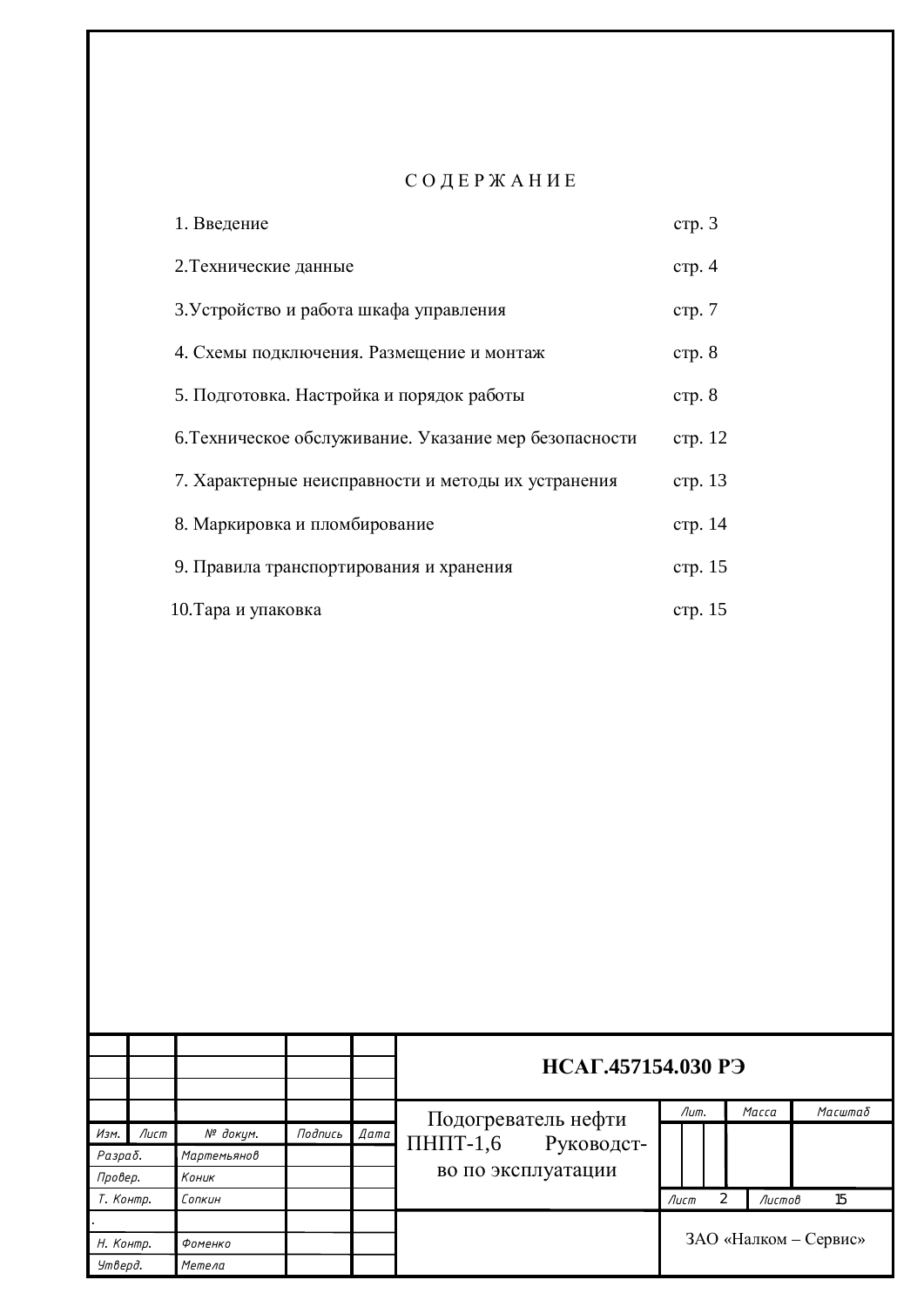#### **1. ВВЕДЕНИЕ**

1.1. Настоящее руководство по эксплуатации (РЭ) предназначено для ознакомления персонала, осуществляющего наладку и эксплуатацию шкафа управления подогревателем нефти с промежуточным теплоносителем ПНПТ-1,6, далее по тексту "шкаф управления", с устройством, принципом работы, порядком проверки технического состояния, основными правилами эксплуатации, технического обслуживания, простейшего ремонта, транспортирования, хранения и монтажа.

1.2. Шкаф управления обеспечивает выполнение следующих функций:

- контроль и защиту по основным технологическим параметрам;
- = обеспечение нормативных блокировок в процессе управления;
- сигнализацию о нарушении технологического процесса и запоминание причин остановки подогревателя;
- выдачу сигнала об остановке подогревателя в операторскую.

1.3. Шкаф управления является сложным электронным устройством, поэтому перед включением его следует внимательно ознакомиться с содержанием РЭ. Соблюдение приведенных далее рекомендаций по эксплуатации и техническому обслуживанию шкафа управления является необходимым условием его надежной работы в течение длительного времени.

1.4. В связи с проводимыми работами по улучшению эксплуатационных и технических характеристик шкафа управления возможны некоторые отличия от настоящего технического описания в части конструктивных и схемотехнических решений.

1.5. Поставка шкафа управления ограничена территорией стран СНГ.

|      |      |          |         |       |                           | Лисп       |
|------|------|----------|---------|-------|---------------------------|------------|
|      |      |          |         |       | <b>НСАГ.457154.030 РЭ</b> | $\sqrt{2}$ |
| Изм. | Лист | № доким. | Подпись | Дата' |                           |            |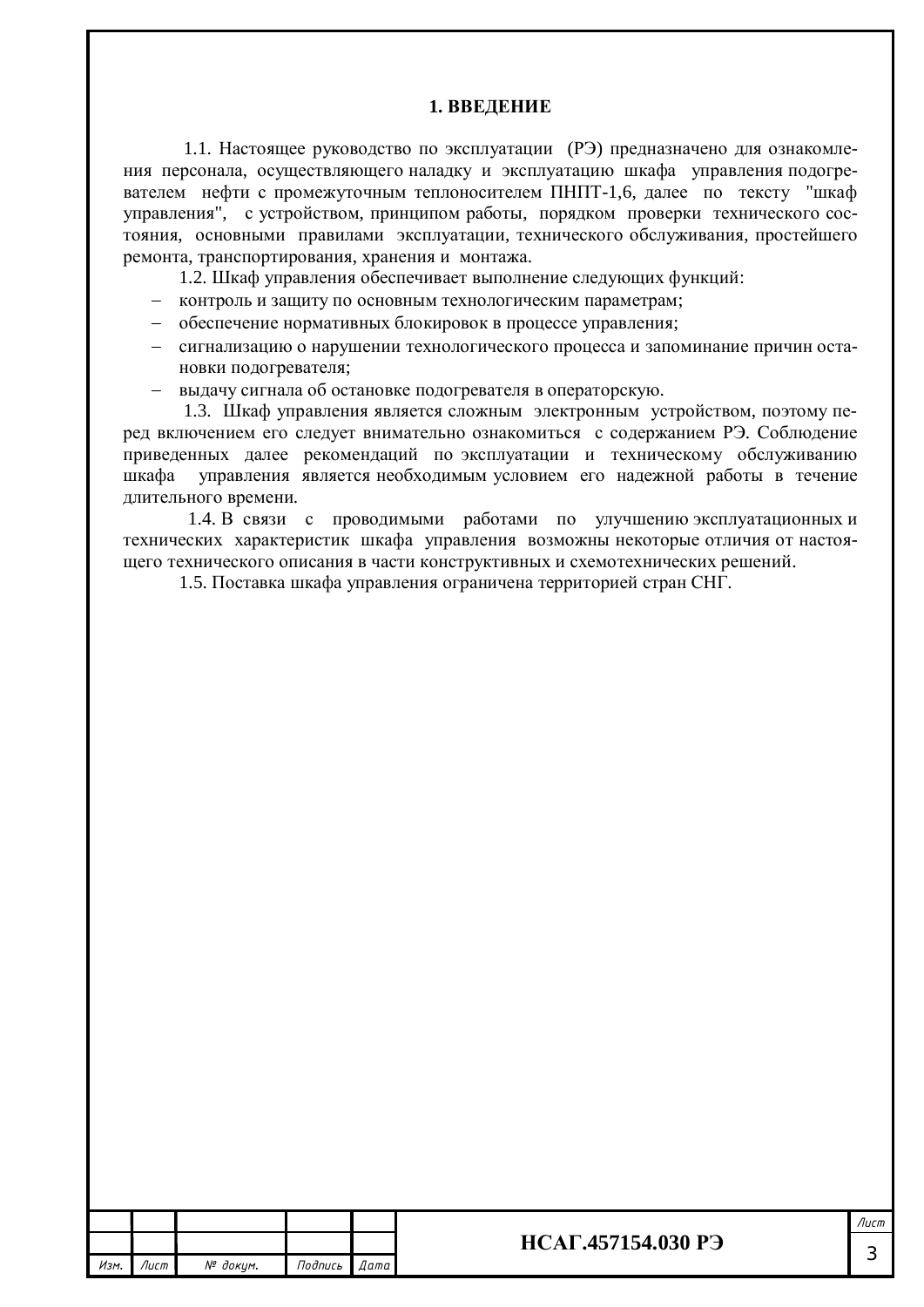# 2. ТЕХНИЧЕСКИЕ ДАННЫЕ.

#### Общие характеристики

| $N_2$          |                                                        |                         |
|----------------|--------------------------------------------------------|-------------------------|
| $\Pi/\Pi$      | Наименование                                           | Значение                |
| $\mathbf{1}$   | Напряжение питания от трехфазной сети переменного тока |                         |
|                | частотой $(50 \pm 1)\Gamma$ ц                          | 380 $(+10\% -15\%)B$ .  |
|                | Мощность, потребляемая шкафом управления от сети, не   |                         |
|                | более:                                                 | 200 BA;                 |
| $\overline{2}$ | без нагрузки                                           | 4200 BA;                |
|                | с включенной горелкой BLU 2001. MD                     | 5500 BA.                |
|                | ТЭН ЩП, освещение печи                                 |                         |
|                | Максимальное количество одновременно подключаемых      |                         |
|                | датчиков:                                              |                         |
| 3              | - контактного типа, унифицированных токовых или датчи- |                         |
|                | ков напряжения                                         | $11 \text{ mT}$ .;      |
|                | - датчиков температуры                                 | 5 шт.                   |
|                | - датчиков уровня                                      | 3 шт.                   |
|                | Диапазон изменения входных сигналов по каналам:        |                         |
| $\overline{4}$ | - датчиков постоянного (переменного) напряжения        | $01000$ <sub>M</sub> B; |
|                | - унифицированных токовых датчиков                     | 420мА (05мА).           |
| 5              | Номинальное сопротивление датчиков                     |                         |
|                | температуры, при 273 К (0 °С)                          | 50 Ом.                  |
| 6              | Сопротивление подключаемой внешней соединительной      |                         |
|                | линии по каждому каналу датчика температуры, не более  | 5 Ом.                   |
| 7              | не более,<br>Время измерения по каждому датчику,       | 20 мс.                  |
| 8              | Ток нагрузки через каждый ключ, не более,              | 2 A.                    |
| 9              | Время срабатывания сигнализации при выходе измеряемого |                         |
|                | параметра из зоны допустимых значений не более         | 0.1 сек.                |
|                | Время задержки на срабатывание сигнала управления ава- |                         |
| 10             | рийной сигнализацией для каждого контролируемого пара- | $0300$ сек              |
|                | метра                                                  |                         |
| 11             | Габаритные размеры шкафа управления, не более          | 600*350*1800мм          |
| 12             | Масса шкафа управления, не более                       | 60 кг.                  |
| 13             | Максимальное допустимое напряжение между измеритель-   | $0.5$ KB                |
|                | ными цепями и корпусом шкафа управления                |                         |

2.1. По защищенности от воздействия окружающей среды исполнение шкафа управления обыкновенное по ГОСТ 12997-84 со степенью защиты IP20 по ГОСТ 14254-80.

По устойчивости к климатическим воздействиям окружающей среды шкаф управления соответствует группе В3, по воздействию атмосферного давления группе Р1 согласно ГОСТ 12997-84.

По устойчивости к механическим воздействиям шкаф управления соответствует группе М1 по ГОСТ 12997-84.

Конструкция шкафа управления удовлетворяет требованиям электробезопасности класс защиты 01 по ГОСТ 12997-84 и пожарной безопасности по ГОСТ 12.1.004-85.

Средний срок службы шкафа управления - 10 лет.

|      |      |          |         |        |                    | Лист |
|------|------|----------|---------|--------|--------------------|------|
|      |      |          |         |        | НСАГ.457154.030 РЭ |      |
| Изм. | Лист | № докцм. | Подпись | Дата ∎ |                    |      |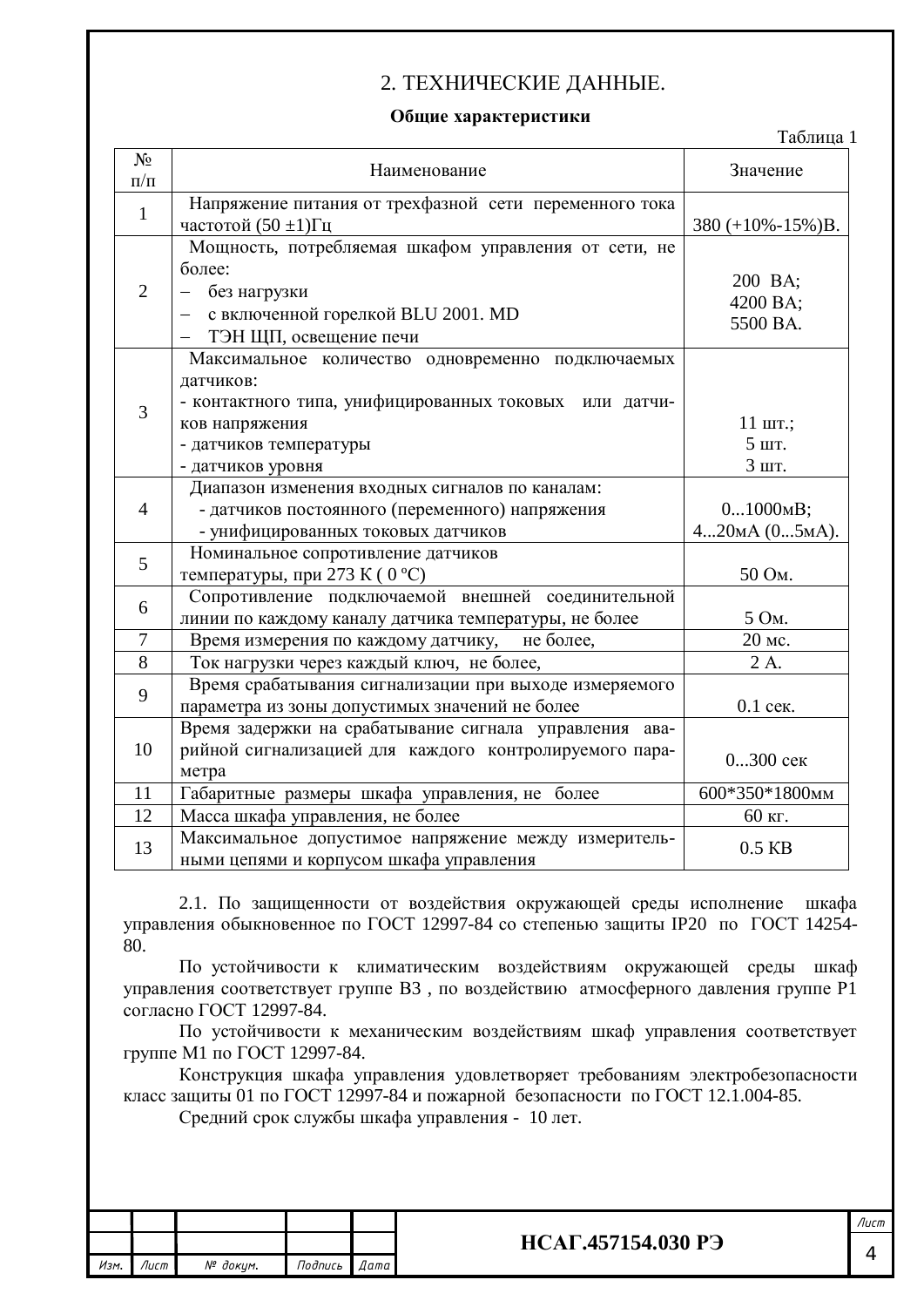2.2. Шкаф управления обеспечивает:

- обработку сигналов, поступающих от латчиков контактного типа, латчиков уровня, датчиков напряжения и унифицированных датчиков тока;
- коррекцию измеренных параметров для устранения погрешностей первичных преобразователей;
- индикацию значений измеряемых параметров на цифровом табло измерителей регуляторов ТРМ138;
- контроль выхода измеряемых параметров из зон допустимых значений;
- управление звуковым и световым сигналами аварийной и технологической сигнализации;
- = формирование аварийного сигнала при выходе параметров из зоны заданных технологических уставок;

2.3. Если параметры подогревателя соответствуют таблице 2.1, загорается индикатор "ГОТОВ" и выдается разрешение на розжиг горелки.

|                |                                                                            | таблица 2.1         |
|----------------|----------------------------------------------------------------------------|---------------------|
| $N \Omega/\Pi$ | Название параметра                                                         | $\Pi$ H $\Pi$ T-1,6 |
|                | давление подогреваемой нефти на входе                                      | норма               |
|                | температура подогреваемой нефти на выходе                                  | норма               |
| 3              | наличие давления топлива                                                   | норма               |
|                | напряжение сети                                                            | норма               |
|                | уровень теплоносителя                                                      | норма               |
| 6              | температура теплоносителя                                                  | норма               |
|                | концентрация углеводородных газов в щитовом<br>помещении (верхний уровень) | норма               |

2.4. Шкаф управления обеспечивает автоматическое отключение подогревателя путем отсечки топливного газа в процессе розжига и в процессе работы при аварийных значениях следующих технологических параметров:

- при повышении давления подогреваемой нефти на входе выше допустимого;
- при понижении уровня теплоносителя ниже допустимого;
- при повышении температуры подогреваемой нефти выше допустимого значения:
- при отклонении давления топливного газа за установленные пределы;
- при аварийном выключение горелки;
- при недопустимой концентрации газа в шитовом помешении:
- при исчезновении напряжения питания;
- при отклонении напряжения сети от заданных значений;
	- 2.5. Шкаф управления обеспечивает:

2.5.1. Индикацию аварийных и технологических параметров индикаторами красного и оранжевого цветов на мнемосхеме с маркировкой:

- "ОТКЛОНЕНИЕ ДАВЛЕНИЯ ТОПЛИВА":
- "ГОРЕЛКА ВЫКЛЮЧЕНА" (оранжевый);
- "ДАВЛЕНИЕ НЕФТИ ВЫСОКО" (Вход нефти);
- "ДАВЛЕНИЕ НЕФТИ НИЗКО" (Выход нефти);
- "ТЕМПЕРАТУРА НЕФТИ ВЫСОКА" (Выхол нефти);
- "ТЕМПЕРАТУРА НЕФТИ ВЫСОКА" (Вход нефти);
- "УРОВЕНЬ ТЕПЛОНОСИТЕЛЯ ВЫСОК":
- "УРОВЕНЬ ТЕПЛОНОСИТЕЛЯ НИЗОК";
- "ТЕМПЕРАТУРА ДЫМОВЫХ ГАЗОВ ВЫСОКА";
- "НАПРЯЖЕНИЕ СЕТИ НЕ В НОРМЕ";

|      |      |          |         |      |                    | Лист |
|------|------|----------|---------|------|--------------------|------|
|      |      |          |         |      | НСАГ.457154.030 РЭ |      |
| Изм. | Лист | № докум. | Подпись | Дата |                    |      |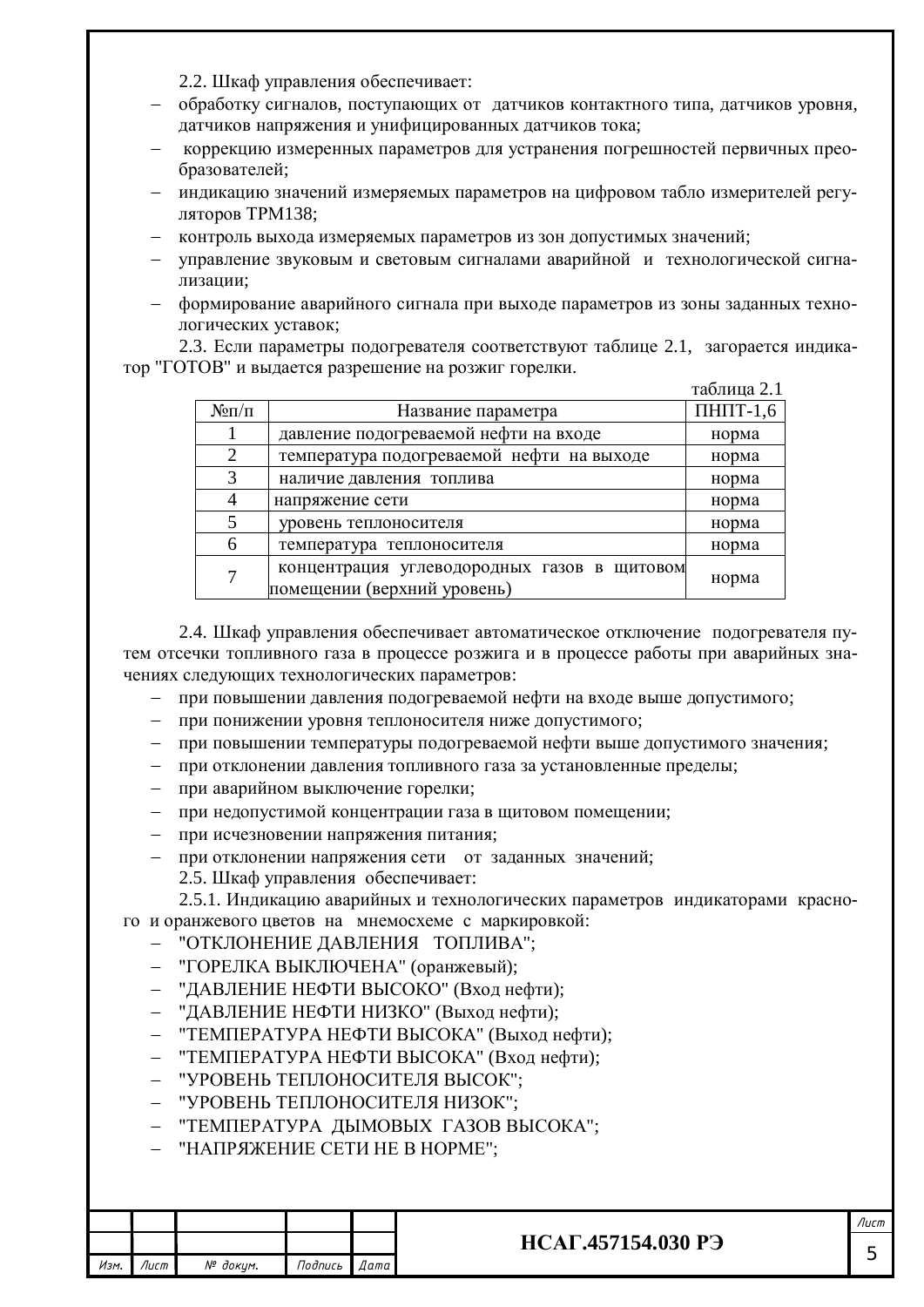- "КОНЦЕНТРАЦИЯ ГАЗА В ЩП ВЫШЕ НОРМЫ";
- "АВАРИЯ";
- "ОСТАНОВКА ПОДОГРЕВАТЕЛЯ".

2.5.2. индикацию рабочих параметров индикаторами зеленого цвета на мнемосхеме с маркировкой:

- "TOTOB";
- "ГОРЕЛКА В РАБОТЕ":
- "ДАВЛЕНИЕ ТОПЛИВА В НОРМЕ";
- "ДАВЛЕНИЕ НЕФТИ В НОРМЕ" (Вход нефти);
- "ТЕМПЕРАТУРА НЕФТИ В НОРМЕ" (Выход нефти);
- "УРОВЕНЬ ТЕПЛОНОСИТЕЛЯ В НОРМЕ";
- "ТЕМПЕРАТУРА ДЫМОВЫХ ГАЗОВ В НОРМЕ";
- "НАПРЯЖЕНИЕ СЕТИ В НОРМЕ";
- "КОНЦЕНТРАЦИЯ ГАЗА В ЩП В НОРМЕ";

2.5.3. Индикацию параметров подогревателя цифровыми индикаторами на измерителе регуляторе ТРМ138 №1:

- $-$  "d 1" (1 канал) (сирена);
- "d 2 " (2 канал) (температура нефти на выходе);
- "d 3" (3 канал) (давление нефти на входе);
- "d 4 " (4 канал) (температура теплоносителя);
- "d 5" (5 канал) (уровень теплоносителя низок);
- "d 6" (6 канал) (загазованность верхний уровень);
- "d 7" (7 канал) (напряжение сети);
- "d 8" (8 канал) (готовность);

2.5.4. Индикацию параметров подогревателя цифровыми индикаторами на измерителе регуляторе ТРМ138 №2:

- "d 1 " (1 канал) (загазованность нижний уровень);
- "d 2" (2 канал) (температура нефти на входе);
- "d 3" (3 канал) (температура в щитовом помещении);
- "d 4 " (4 канал) (давление нефти на выходе);
- "d 5 " (5 канал) (понижение уровня теплоносителя);
- "d 6" (6 канал) (технологическая сигнализация);
- "d 7 " (7 канал) (температура дымовых газов);
- "d 8" (8 канал) (уровень теплоносителя высок);

2.5.5. Аварийную звуковую сигнализацию;

2.5.6. Опробование звуковой и световой сигнализации кнопкой "ОПРОБОВАНИЕ СИГНАЛИЗАЦИИ";

2.5.7. Съем сигнала аварии кнопкой "СЪЕМ СИГНАЛА";

2.6. Шкаф управления обеспечивает остановку пологревателя кнопкой "ОСТАНОВ-КА ПОДОГРЕВАТЕЛЯ" на любом этапе работы. После остановки подогреватель переходит в режим вентиляции топочного пространства.

2.7. Сигнализатор СТМ10 имеет два 2 канала измерения со следующим подключением: 1 канал – в щитовом помещении (низкий уровень);

#### 2 канал – в щитовом помещении (высокий уровень).

2.8. Шкаф управления обеспечивает автоматическое включение ТЭН щитового помешения при понижении температуры воздуха внутри шитового помешения ниже  $+15$ °С, и отключение ТЭН при температуре выше +20 °С.

| Лист               |                 |          |      |      |
|--------------------|-----------------|----------|------|------|
| НСАГ.457154.030 РЭ |                 |          |      |      |
|                    | Подпись<br>Дата | № докум. | Лист | Изм. |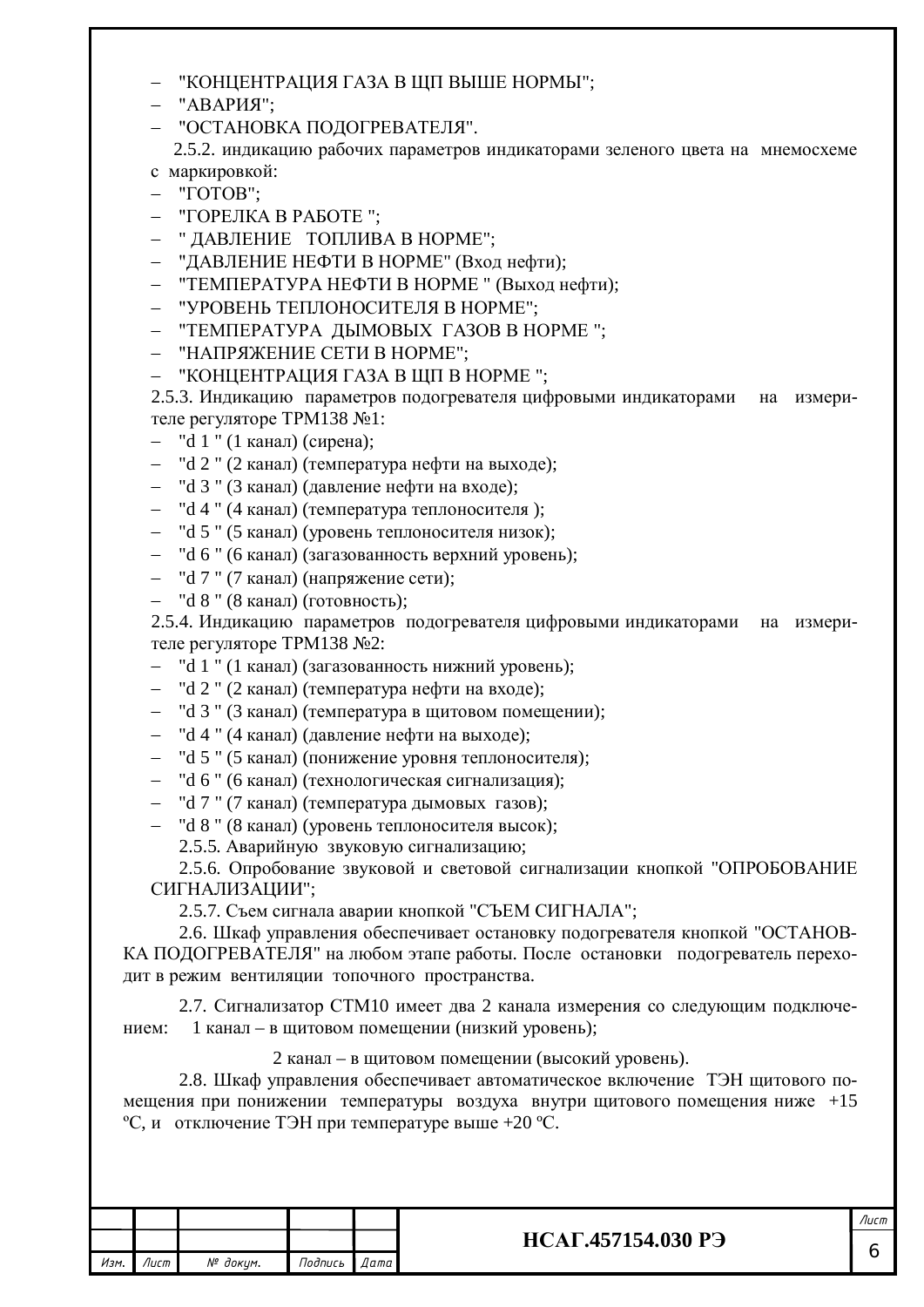# З. УСТРОЙСТВО И РАБОТА ШКАФА УПРАВЛЕНИЯ.

### 3.1. Конструкция.

Конструктивно шкаф управления состоит из металлического сварного каркаса с передней дверью. На передней открывающейся двери расположена мнемосхема, на которой установлены индикаторы аварийных и рабочих параметров, а также кнопки "ОПРОБО-ВАНИЕ СИГНАЛИЗАЦИИ", "СЪЕМ СИГНАЛА", "ОСТАНОВКА ПОДОГРЕВАТЕЛЯ".

На передней панели шкафа управления расположены: индикаторы наличия фаз, сигнализатор СТМ-10, измерители-регуляторы ТРМ138, сигнализатор уровня жидкости САУ-М6. Внутри шкафа управления находятся блоки питания БП12-Д2-36, БП30-Д2-5, термопреобразователь сопротивления ТС034-50П, лампа освещения, блоки зажимов, магнитные пускатели. На правой боковой стенке расположены автоматические выключатели с маркировкой:

- **QF1** "CETL";
- **QF2 "ШКАФ УПРАВЛЕНИЯ";**
- **QF3** "ГОРЕЛКА";
- **OF4** "TPM138":
- **QF5** "CTM-10";
- **ОF6** «СИГНАЛИЗАТОР УРОВНЯ»;
- **ОF7** "ОСВЕЩЕНИЕ ЩП".
- ОF8 "ТЭН ЩП".
- **OF9 "PO3ETKH IIIII".**
- **ОF10 "ВЕНТИЛЯТОР ШП".**

3.2. Органы управления и индикации.

3.2.1. Органы индикации шкафа управления.

Настройка шкафа управления может быть выполнена так, что при выходе значения любого контролируемого параметра из зоны допустимых значений подается предупредительный сигнал устройством звуковой сигнализации. При выходе из зоны допустимых значений сразу нескольких измеряемых параметров на индикацию будет выведено значение параметра, первым вышедшим из зоны допустимых значений. Кроме того, через некоторое время, установленное при настройке, подается сигнал на включение внешних аварийных звуковой и световой сигнализации.

3.2.2. Органы управления и индикации на мнемосхеме.

Кнопка «ОСТАНОВКА ПОДОГРЕВАТЕЛЯ» предназначена для остановки подогревателя на любом этапе работы подогревателя.

Кнопка "ОПРОБОВАНИЕ СИГНАЛИЗАЦИИ" предназначена для проверки индикаторов аварийных параметров на мнемосхеме и звукового сигнала. При нажатии кнопки "ОПРОБОВАНИЕ СИГНАЛИЗАЦИИ" загораются все индикаторы аварийных параметров красного цвета на мнемосхеме и звучит непрерывный звуковой сигнал.

Кнопка "СЪЕМ СИГНАЛА" предназначена для отключения звуковой и световой сигнализации после опробования или аварии. При нажатии кнопки "СЪЁМ СИГНАЛА" отключается звуковой сигнал и гаснут все индикаторы, кроме тех, которые горели.

3.2.3. Назначение органов управления на сигнализаторе уровня жидкости САУ-М6, сигнализаторе СТМ-10, измерителе-регуляторе ТРМ138 подробно описано в руководствах по эксплуатации на данные приборы.

## 4. СХЕМЫ ПОДКЛЮЧЕНИЯ. РАЗМЕЩЕНИЕ И МОНТАЖ.

|      |      |          |         |             |                    | Лисп |
|------|------|----------|---------|-------------|--------------------|------|
|      |      |          |         |             | НСАГ.457154.030 РЭ |      |
| Изм. | Лист | № доким. | Подпись | <i>Дата</i> |                    |      |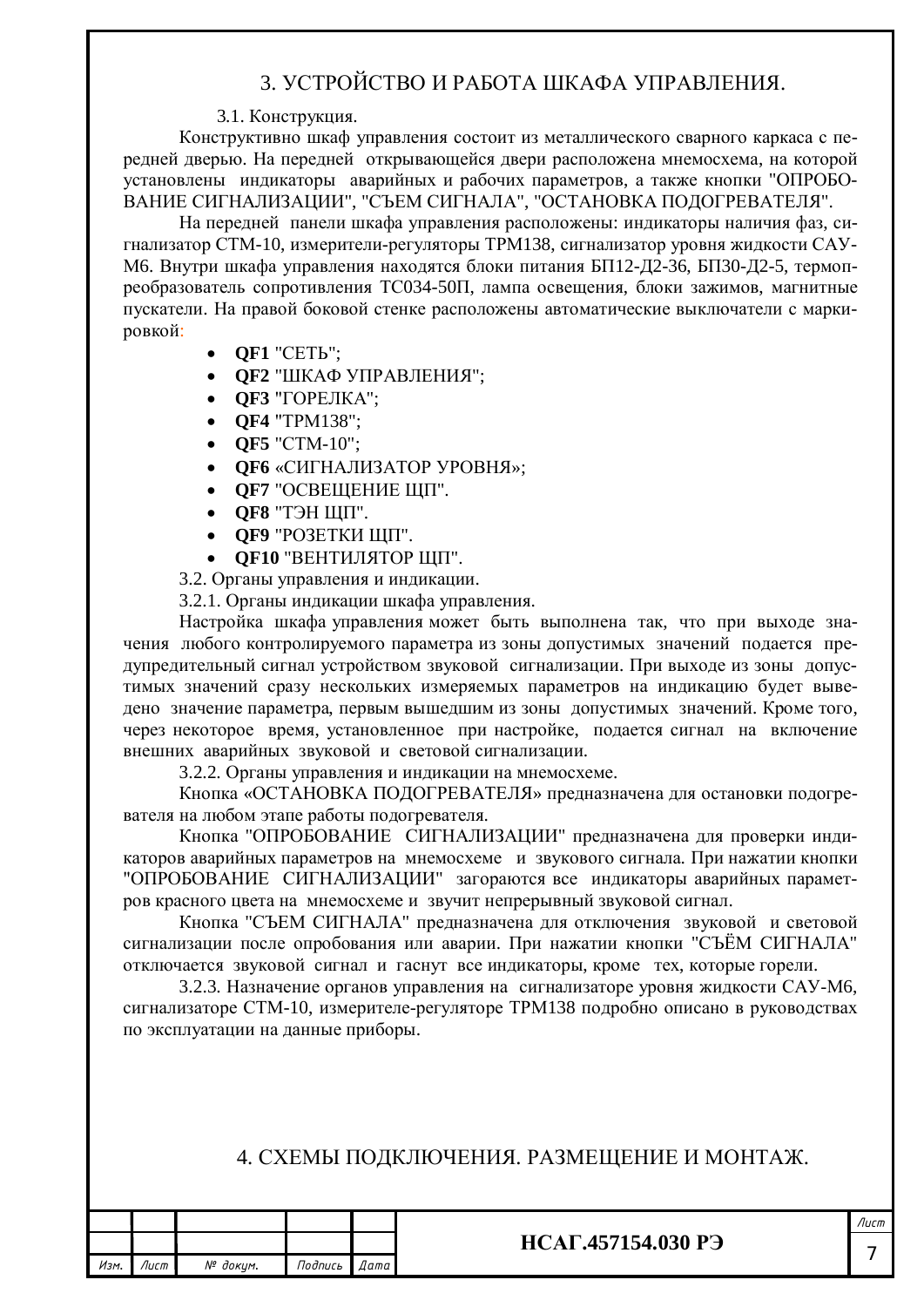4.1. Схемы подключения шкафа управления.

Подключения шкафа управления к технологическому объекту с указанием назначения входных и выходных сигналов на соответствующих контактах разъемов должно производится согласно схеме внешних подключений (НСАГ 457154.030 Э4), которая входит в состав ЭД на комплект средств автоматики подогревателя нефти ПНПТ-1,6.

4.2. Размещение и монтаж.

Шкаф управления рассчитан на эксплуатацию в помещении. Окружающая среда не должна содержать агрессивных паров, газов. Место установки шкафа управления должно быть освещено и удобно для обслуживания. К расположенным внутри шкафа управления разъемам, клеммникам, предохранителям и автоматам должен быть обеспечен доступ для монтажа и включения шкафа управления. Электрические соединения шкафа управления с другими элементами выполняются в виде кабельных связей или в виде жгутов. Необходимо выделить в отдельные кабели (жгуты) входные цепи, выходные цепи и цепи питания. Сопротивление изоляции между отдельными жилами и между каждой жилой и землей для внешних силовых, входных и выходных цепей должно составдять не менее 40,0 МОм при испытательном напряжении 500 В. Для обеспечения надежности работы шкафа управления необходимо соблюдать следующие требования:

- шкаф управления должен быть надежно заземлен;
- питание шкафа управления осушествлять от трехфазной сети переменного тока напряжением З $\overline{80B}$  <sup>+10%</sup>-15% частотой 50Гц.;
- прокладку линий связи производить кабелем с медными жилами сечением жил 1.0 -1.5 кв. мм и емкостью между каждой парой жил 0,08-0,15 мкФ/км;
- при подключении датчиков необходимо следить за тем, чтобы концы проводов были плотно поджаты под винты клеммных колодок датчиков;
- не допускается установка шкафа управления на расстоянии менее 5 м от источников мощных электромагнитных излучений;
- монтаж и подключение линий связи необходимо осуществлять при выключенном питании шкафа управления.

# 5. ПОДГОТОВКА, НАСТРОЙКА И ПОРЯДОК РАБОТЫ.

5.1. Подать напряжение 380В <sup>+10%</sup>-15% на шкаф управления. **При этом загораются индикаторы зеленого цвета с маркировкой "КОНТРОЛЬ ФАЗ «А», «В», «С»"** Включить автоматические выключатели в следующей последовательности: **QF1** "СЕТЬ" → за-Горается индикатор зеленого цвета с маркировкой "КОНТРОЛЬ ФАЗ «А», «В», «С»" → **ОF2** "ШКАФ УПРАВЛЕНИЯ" → загорается индикатор зеленого пвета с маркиров**кой "ШКАФ УПРАВЛЕНИЯ" → QF4 "ТРМ138" → QF5 "СТМ-10" → QF6 «СИГНА-**ЛИЗАТОР УРОВНЯ» Автоматические выключатели **QF7** "ОСВЕЩЕНИЕ ЩП", **QF8** "ТЭН ЩП", **QF9** "РОЗЕТКИ ЩП", включаются при необходимости.

5.2. Настроить сигнализатор уровня жидкости САУ-М6, сигнализатор СТМ-10 в соответствии с руководствами по эксплуатации на данные приборы.

5.3. Нажать кнопку "ОПРОБОВАНИЕ СИГНАЛИЗАЦИИ". При этом загораются все индикаторы аварийных параметров красного цвета на мнемосхеме, и звучит непрерывный звуковой сигнал.

5.4. Нажать кнопку "СЪЕМ СИГНАЛА". При этом гаснут все индикаторы аварийных параметров на мнемосхеме, кроме тех, которые горели, и отключается звуковой сигнал.

5.3. Измерители регуляторы ТРМ 138 настроить согласно таблицам 5.1 и 5.2.

Параметры настроек ТРМ 138 №1.

|      |      |          |         |      |                           | /Іист |
|------|------|----------|---------|------|---------------------------|-------|
|      |      |          |         |      | <b>HCAF.457154.030 PH</b> |       |
| Изм. | Лист | № докум. | Подпись | Дата |                           |       |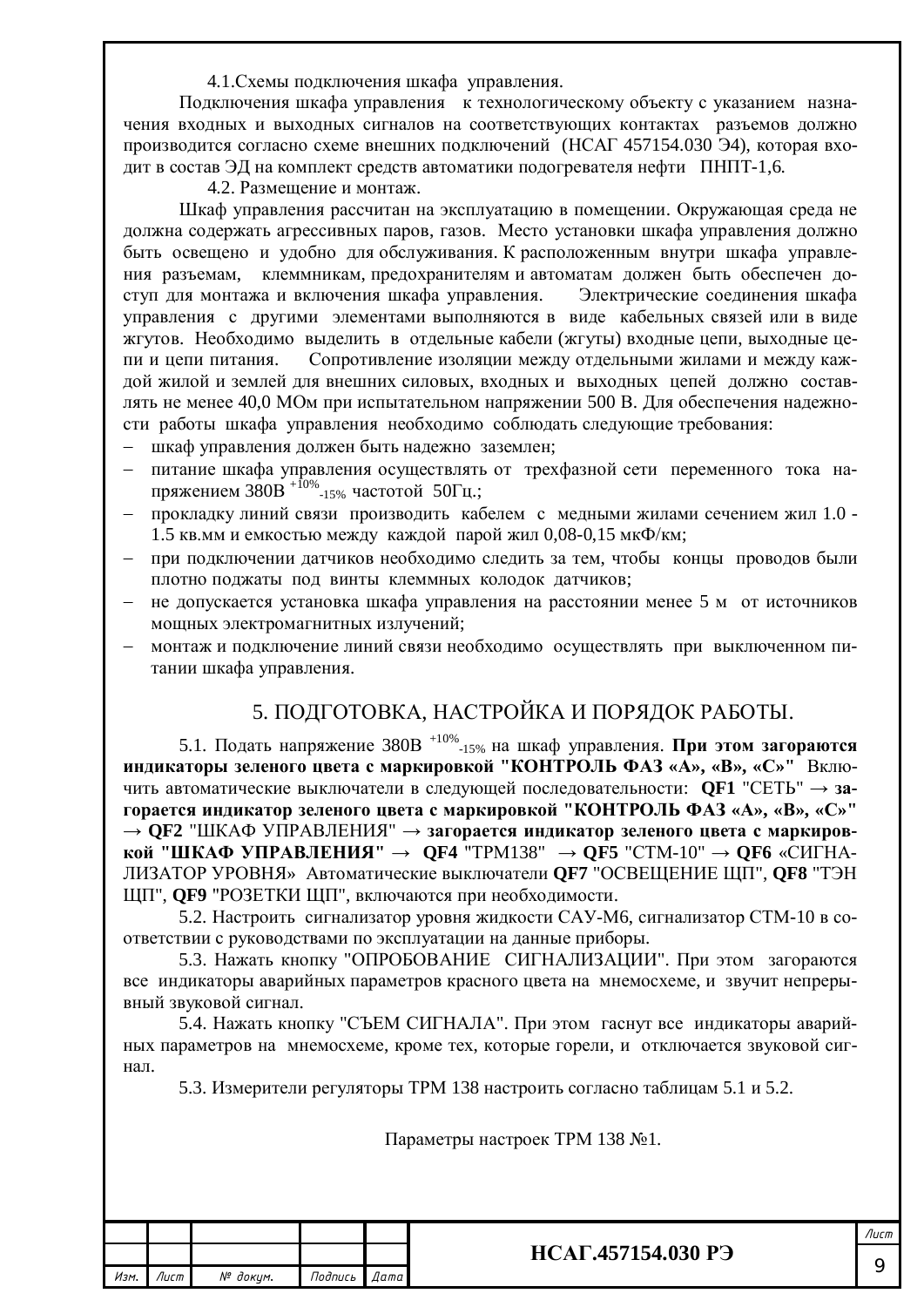|                |         |                                                                                                   |                                                      |           |                                |                  |                  |                                      |                  |                  |                  | таблица 5.1.   |                  |
|----------------|---------|---------------------------------------------------------------------------------------------------|------------------------------------------------------|-----------|--------------------------------|------------------|------------------|--------------------------------------|------------------|------------------|------------------|----------------|------------------|
|                |         |                                                                                                   | Уровень PL-0 (параметры общего назначения)           |           |                                | Dat1             | Dat2             | Dat <sub>3</sub>                     | Dat4             | Dat <sub>5</sub> | Dat <sub>6</sub> | Dat7           | Dat <sub>8</sub> |
| 1              |         | Периодичность смены каналов при цикли-                                                            |                                                      |           | Ind.t                          |                  |                  |                                      |                  | 5                |                  |                |                  |
|                |         | ческой индикации<br>Периодичность обновления информации на                                        |                                                      |           | Ind.r                          |                  |                  |                                      |                  |                  |                  |                |                  |
| $\overline{2}$ | ЦИ      | Состояние циклической индикации после                                                             |                                                      |           |                                |                  |                  |                                      | $\boldsymbol{0}$ |                  |                  |                |                  |
| 3              |         | перезагрузки                                                                                      |                                                      |           | Ind.A                          |                  |                  |                                      | <b>ON</b>        |                  |                  |                |                  |
| 4              |         | Номер выходного устройства для обработки<br>сигнала «Авария»                                      |                                                      |           | Al.dr                          |                  |                  |                                      | $\overline{0}$   |                  |                  |                |                  |
| 5              |         | срабатывания<br>Длительность<br>устройства Al.dr по сигналу Авария                                | выходного                                            |           | Al.Hd                          |                  |                  |                                      |                  | 1                |                  |                |                  |
| 6              |         | Состояние выходного устройства Al.dr пос-<br>ле поступления сигнала Авария                        |                                                      |           | Al.St                          |                  |                  |                                      | <b>OFF</b>       |                  |                  |                |                  |
| 7              |         | Режим работы автоматической коррекции<br>по температуре свободных концов ТП                       |                                                      |           | $Cj-C$                         |                  |                  |                                      |                  | ON               |                  |                |                  |
| 8              | ошибок» | Режим вывода на индикацию «системных                                                              |                                                      |           | <b>SYSt</b>                    |                  |                  |                                      | <b>OFF</b>       |                  |                  |                |                  |
| 9              |         | Режим блокировки ручного управления                                                               |                                                      |           | Bl.Ar                          |                  |                  |                                      | <b>OFF</b>       |                  |                  |                |                  |
|                |         |                                                                                                   | Уровень PL-1 (параметры обработки сигналов датчиков) |           |                                |                  |                  |                                      |                  |                  |                  |                |                  |
|                |         | Постоянная времени цифрового фильтра                                                              |                                                      |           | In.Fd                          | $\boldsymbol{0}$ | $\overline{0}$   | $\overline{0}$                       | $\overline{0}$   | $\overline{0}$   | $\overline{0}$   | $\overline{0}$ | $\theta$         |
| $\overline{2}$ |         | Полоса цифрового фильтра                                                                          |                                                      |           | In.FG                          | 0,0              | 0,0              | 00.0                                 | 00.0             | 0.0              | 0.0              | 00.0           | 00.0             |
| 3              |         | Степень приоритета датчика                                                                        |                                                      |           | Prt                            |                  | 1                |                                      |                  | 1                |                  |                | 1                |
| 4              |         | Коррекция «Сдвиг характеристики»                                                                  |                                                      |           | In.SH                          | 0.0              | 0.0              | 0.0                                  | 0.0              | 0.0              | 0.0              | 0.0            | 0.0              |
| 5              |         | Коррекция «наклон характеристики»                                                                 |                                                      |           | In.SL                          | 1.000            | 1.000            | 1.000                                | 1.000            | 1.000            | 1.000            | 1.000          | 1.000            |
| 6              | датчика | Нижняя граница измерения для активного                                                            |                                                      |           | Ain.L                          | 0.0              | $-50$            | 0.0                                  | $-50$            | 0.0              | 0.0              | 0.0            | 0.0              |
| 7              | датчика | Верхняя граница измерения для активного                                                           |                                                      |           | Ain.H                          | 999,9            | 150.0            | 999,9                                |                  | 150,0 999,9      | 100,0            | 999.9          | 999,9            |
|                |         | Постоянная времени цифрового фильтра<br>при вычислении скорости изменения вход-<br>ного параметра |                                                      |           | In.rd                          | 15               | 15               | 15                                   | 15               | 15               | 15               | 15             | 15               |
| 9              |         | Тип НСХ датчика                                                                                   |                                                      |           | $In-t$                         | ty13             | ty09             | ty13                                 | ty09             | ty13             | ty13             | ty13           | $t$ y $13$       |
|                |         |                                                                                                   | Уровень PL-2 (параметры логических устройств)        |           |                                |                  |                  |                                      |                  |                  |                  |                |                  |
| 1              |         | Заданное значение контролируемого пара-<br>метра (уставка)                                        |                                                      |           | C.SP                           | 20.0             | 60,0             | 30.0                                 | 90.0             | 30.0             | 11.0             | 214,5          | 50.0             |
| $\overline{2}$ |         | Зона гистерезиса компаратора                                                                      |                                                      |           | <b>HYSt</b>                    | 1.0              | 2,0              | 1.0                                  | 1.0              | 0.1              | 0.1              | 27.5           | 0.1              |
| 3              |         | Зона оперативного изменения уставки                                                               |                                                      |           | C.SP.o                         | 5.0              | 5.0              | 5.0                                  | 5.0              | 5.0              | 5.0              | 5.0            | 5.0              |
| Δ              |         | Минимальное время удержания ВУ<br>включенном состоянии                                            |                                                      | <b>BO</b> | Ht.on                          | $\mathbf{1}$     | $\boldsymbol{0}$ | $\mathbf{1}$                         | $\mathbf{1}$     | 1                | $\mathbf{1}$     | $\mathbf{1}$   | $\mathbf 1$      |
| 5              |         | Минимальное время удержания ВУ в вык-<br>люченном состоянии                                       |                                                      |           | Ht.of                          | 1                | $\theta$         | 1                                    | 1                | 1                | 1                | 1              | 1                |
| 6              |         | Время задержки включения ВУ                                                                       |                                                      |           | dl.on                          | $\boldsymbol{0}$ | 30               | 30                                   | 30               | 30               | 10               | 10             | $\boldsymbol{0}$ |
| 7              |         | Время задержки в Sключения ВУ                                                                     |                                                      |           | dl.oF                          | 1                | 00               | 00                                   | 00               | 00               | 00               | 00             | $\overline{0}$   |
| 8              |         | Блокировка выхода в начале работы                                                                 |                                                      |           | <b>Bl.St</b>                   | <b>OFF</b>       | <b>OFF</b>       | <b>OFF</b>                           | <b>OFF</b>       | <b>OFF</b>       | <b>OFF</b>       | <b>OFF</b>     | <b>OFF</b>       |
| 9              |         | Выходная характеристика ЛУ                                                                        |                                                      |           | Al.t                           | $\overline{2}$   | $\overline{2}$   |                                      | $\overline{2}$   | $\overline{2}$   | $\overline{2}$   | 3              | $\overline{2}$   |
| 10             |         | Состояние ВУ при аварии                                                                           |                                                      |           | Er.St                          | <b>OFF</b>       | ON               | <b>OFF</b>                           | ON               | ON               | ON               | <b>OFF</b>     | <b>OFF</b>       |
| 11             |         | Входной сигнал ЛУ                                                                                 |                                                      |           | C.in                           | 1                | $\overline{2}$   | 3                                    | $\overline{4}$   | 5                | 6                | 7              | 8                |
| 12             |         | Положение десятичной точки на цифровом<br>индикаторе                                              |                                                      |           | dP                             | $\overline{0}$   | 1                | $\overline{0}$                       | 1                | $\overline{0}$   | $\boldsymbol{0}$ | $\theta$       | $\overline{0}$   |
| 13             | рации   | Нижняя граница параметра при его регист-                                                          |                                                      |           | Ao.L                           | 0.0              | $-50$            | 0.0                                  | $-50$            | 0.0              | 0.0              | 0.0            | 0.0              |
| 14             | рации   | Верхняя граница параметра при его регист-                                                         |                                                      |           | Ao.H                           | 999,9            | 150.0            | 999,9                                | 150,0            | 999,9            | 100,0            | 999,9          | 999,9            |
| 15             |         | Порядковый номер выходного устройства                                                             |                                                      |           | C. dr                          | $\mathbf{1}$     | $\overline{2}$   | 3                                    | $\overline{4}$   | 5                | 6                | 7              | 8                |
|                |         | $16$ Заданное время для аварии LBA                                                                |                                                      |           | C.Lbt                          | $\boldsymbol{0}$ | $\overline{0}$   | $\boldsymbol{0}$                     | $\overline{0}$   | $\overline{0}$   | $\boldsymbol{0}$ | $\overline{0}$ | $\overline{0}$   |
| 17             |         | Минимальный уровень изменения парамет<br>ра для аварии LBA                                        |                                                      |           | C.LbA                          | 0.1              | 0.1              | 0.1                                  | 0.1              | 0.1              | 0.1              | 0.1            | 0.1              |
| 18             | нии ВУ  | Предупредительная сигнализация о включе-                                                          |                                                      |           | Al.oU                          | <b>OFF</b>       | <b>OFF</b>       | <b>OFF</b>                           | <b>OFF</b>       | <b>OFF</b>       | <b>OFF</b>       | <b>OFF</b>     | <b>OFF</b>       |
|                |         |                                                                                                   |                                                      |           | Параметры настроек ТРМ 138 №2. |                  |                  |                                      |                  |                  |                  |                |                  |
|                |         |                                                                                                   |                                                      |           |                                |                  |                  |                                      |                  |                  |                  |                |                  |
|                |         |                                                                                                   |                                                      |           |                                |                  |                  | <b>HCAF.457154.030 P<sub>3</sub></b> |                  |                  |                  |                |                  |
|                |         |                                                                                                   |                                                      |           |                                |                  |                  |                                      |                  |                  |                  |                |                  |

*ucm*<br>10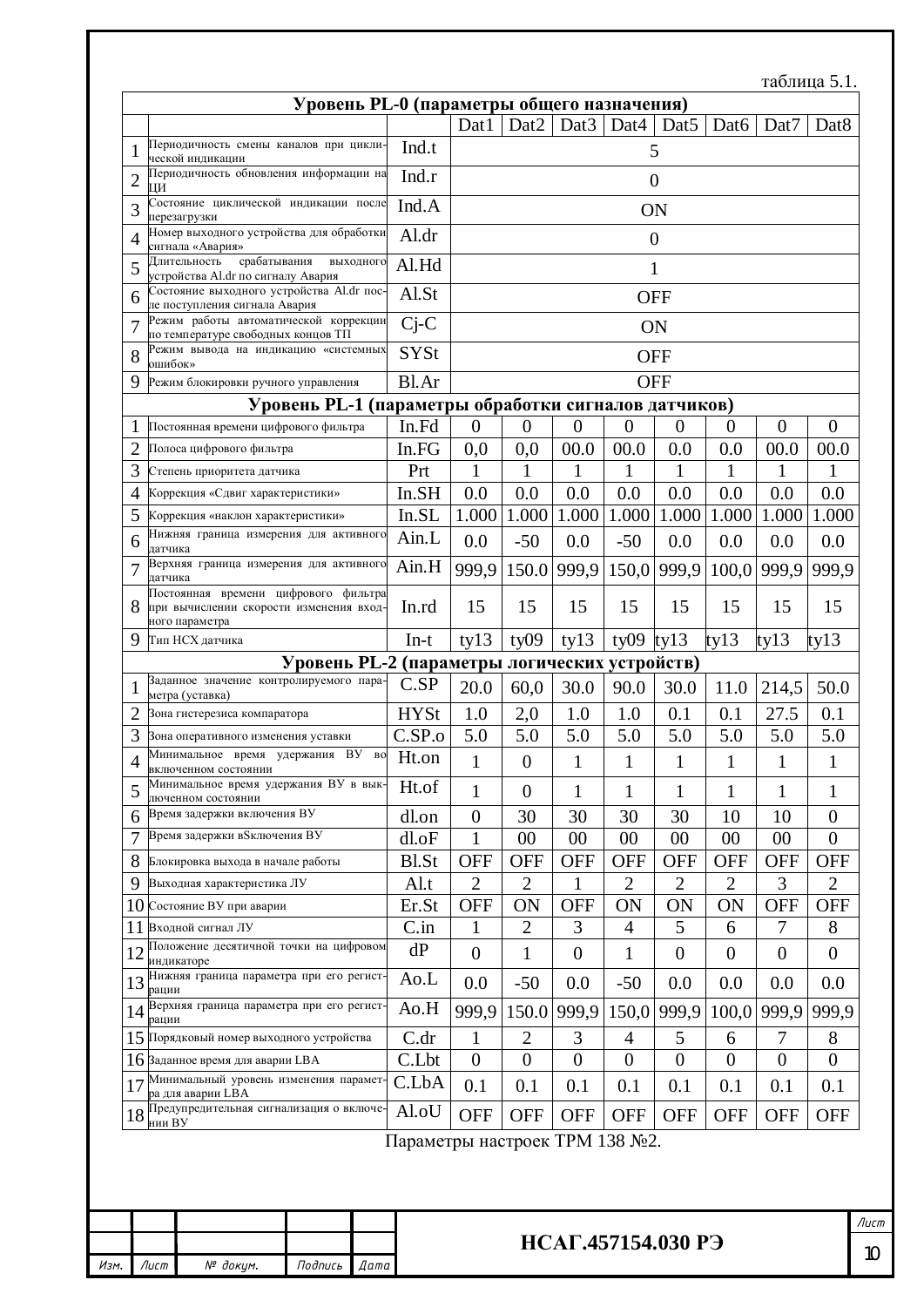|                | Уровень PL-0 (параметры общего назначения)                                                        |              |                  |                  |                  |                   |                  |                  |                |                  |  |  |  |
|----------------|---------------------------------------------------------------------------------------------------|--------------|------------------|------------------|------------------|-------------------|------------------|------------------|----------------|------------------|--|--|--|
|                |                                                                                                   |              | Dat1             | Dat <sub>2</sub> | Dat <sub>3</sub> | Dat4              | Dat <sub>5</sub> | Dat6             | Dat7           | Dat <sub>8</sub> |  |  |  |
|                | Периодичность смены каналов при цикли-<br>ческой индикации                                        | Ind.t        |                  |                  |                  |                   | 5                |                  |                |                  |  |  |  |
| $\overline{c}$ | Периодичность обновления информации на<br>ЦИ                                                      | Ind.r        |                  |                  |                  |                   | $\overline{0}$   |                  |                |                  |  |  |  |
| 3              | Состояние циклической индикации после<br>перезагрузки                                             | Ind.A        |                  |                  |                  | ON                |                  |                  |                |                  |  |  |  |
| $\overline{4}$ | Номер выходного устройства для обработки<br>сигнала «Авария»                                      | Al.dr        |                  |                  |                  |                   | $\boldsymbol{0}$ |                  |                |                  |  |  |  |
| 5              | срабатывания<br>Длительность<br>выходного<br>устройства Al.dr по сигналу Авария                   | Al.Hd        |                  |                  |                  |                   | $\mathbf{1}$     |                  |                |                  |  |  |  |
| 6              | Состояние выходного устройства Al.dr пос-<br>ле поступления сигнала Авария                        | Al.St        |                  |                  |                  | <b>OFF</b>        |                  |                  |                |                  |  |  |  |
| $\overline{7}$ | Режим работы автоматической коррекции<br>по температуре свободных концов ТП                       | $Cj-C$       |                  |                  |                  |                   | ON               |                  |                |                  |  |  |  |
| 8              | Режим вывода на индикацию «системных<br>ошибок»                                                   | <b>SYSt</b>  |                  |                  |                  | <b>OFF</b>        |                  |                  |                |                  |  |  |  |
| 9              | Режим блокировки ручного управления                                                               | Bl.Ar        |                  |                  |                  | <b>OFF</b>        |                  |                  |                |                  |  |  |  |
|                | Уровень PL-1 (параметры обработки сигналов датчиков)                                              |              |                  |                  |                  |                   |                  |                  |                |                  |  |  |  |
| 1              | Постоянная времени цифрового фильтра                                                              | In.Fd        | $\overline{0}$   | $\overline{0}$   | $\boldsymbol{0}$ | $\overline{0}$    | $\overline{0}$   | $\theta$         | $\overline{0}$ | $\overline{0}$   |  |  |  |
| $\overline{2}$ | Полоса цифрового фильтра                                                                          | In.FG        | 0,0              | 0,0              | 00.0             | 00.0              | 0.0              | 0.0              | 00.0           | 00.0             |  |  |  |
| 3              | Степень приоритета датчика                                                                        | Prt          | 1                | $\mathbf{1}$     | 1                | 1                 | $\mathbf{1}$     | 1                |                | 1                |  |  |  |
| 4              | Коррекция «Сдвиг характеристики»                                                                  | In.SH        | 0.0              | 0.0              | 0.0              | 0.0               | 0.0              | 0.0              | 0.0            | 0.0              |  |  |  |
| 5              | Коррекция «наклон характеристики»                                                                 | In.SL        | 1.000            | 1.000            | 1.000            | 1.000             | 1.000            | 1.000            | 1.000          | 1.000            |  |  |  |
| 6              | Нижняя граница измерения для активного<br>датчика                                                 | Ain.L        | 0.0              | $-50$            | $-50.0$          | 0.0               | 0.0              | 0.0              | 0.0            | 0.0              |  |  |  |
| $\overline{7}$ | Нижняя граница измерения для активного<br>датчика                                                 | Ain.H        | 100.0            |                  |                  | 150.0 150.0 999,9 | 999,9            | 999,9            | 800,0          | 999,9            |  |  |  |
| 8              | Постоянная времени цифрового фильтра<br>при вычислении скорости изменения вход-<br>ного параметра | In.rd        | 15               | 15               | 15               | 15                | 15               | 15               | 15             | 15               |  |  |  |
| 9              | Тип НСХ датчика                                                                                   | $In-t$       | Ty13             | Ty09             | Ty 08 Ty13       |                   | Ty13             | Ty13             | Ty10           | Ty13             |  |  |  |
|                | Уровень PL-2 (параметры логических устройств)                                                     |              |                  |                  |                  |                   |                  |                  |                |                  |  |  |  |
| 1              | Заданное значение контролируемого пара-<br>метра (уставка)                                        | C.SP         | 7.0              | 30.0             | 17.5             | 30.0              | 30.0             | 200.0            | 300.0          | 30.0             |  |  |  |
| $\overline{2}$ | Зона гистерезиса компаратора                                                                      | <b>HYSt</b>  | 1.0              | 1.0              | 3.5              | 1.0               | 0.1              | 0.1              | 2.5            | 1.0              |  |  |  |
| 3              | Зона оперативного изменения уставки                                                               | C.SP.o       | 5.0              | 5.0              | 5.0              | 5.0               | 5.0              | 5.0              | 5.0            | 5.0              |  |  |  |
| 4              | Минимальное время удержания ВУ<br>BO<br>включенном состоянии                                      | Ht.on        | $\mathbf{1}$     | 1                | 1                | $\mathbf{1}$      | 1                | 1                | 1              | 1                |  |  |  |
| 5              | Минимальное время удержания ВУ в вык-<br>люченном состоянии                                       | Ht.of        | $\mathbf{1}$     | $\mathbf{1}$     | 1                | $\mathbf{1}$      | $\mathbf{1}$     | $\mathbf{1}$     | $\mathbf{1}$   | $\mathbf{1}$     |  |  |  |
| 6              | Время задержки включения ВУ                                                                       | dl.on        | $\mathbf{1}$     | $\mathbf 1$      | $\mathbf{1}$     | $\mathbf{1}$      | $\mathbf{1}$     | $\mathbf{1}$     | $\mathbf{1}$   | 1                |  |  |  |
| 7              | Время задержки в Sключения B У                                                                    | dl.oF        | $\theta$         | $\overline{0}$   | $\boldsymbol{0}$ | $\boldsymbol{0}$  | $\overline{0}$   | $\theta$         | $\mathbf{0}$   | $\overline{0}$   |  |  |  |
| 8              | Блокировка выхода в начале работы                                                                 | <b>Bl.St</b> | <b>OFF</b>       | <b>OFF</b>       | <b>OFF</b>       | <b>OFF</b>        | <b>OFF</b>       | <b>OFF</b>       | <b>OFF</b>     | <b>OFF</b>       |  |  |  |
| 9              | Выходная характеристика ЛУ                                                                        | Al.t         | $\overline{2}$   | $\overline{2}$   | 1                | $\overline{2}$    | $\overline{2}$   | $\overline{2}$   | 1              | $\overline{2}$   |  |  |  |
| 10             | Состояние ВУ при аварии                                                                           | Er.St        | <b>OFF</b>       | <b>OFF</b>       | <b>OFF</b>       | <b>OFF</b>        | ON               | ON               | <b>OFF</b>     | <b>OFF</b>       |  |  |  |
| 11             | Входной сигнал ЛУ                                                                                 | C.in         | $\mathbf 1$      | $\overline{2}$   | 3                | 4                 | 5                | 6                | 7              | 8                |  |  |  |
| 12             | Положение десятичной точки на цифровом<br>инликаторе                                              | dP           | $\overline{0}$   | $\overline{0}$   | $\mathbf{1}$     | $\boldsymbol{0}$  | $\overline{0}$   | $\boldsymbol{0}$ | $\overline{0}$ | $\boldsymbol{0}$ |  |  |  |
| 13             | Нижняя граница параметра при его регист-<br>рации                                                 | Ao.L         | 0.0              | 0.0              | 0.0              | 0.0               | 0.0              | 0.0              | 0.0            | $0.0\,$          |  |  |  |
| 14             | Верхняя граница параметра при его регист-<br>рации                                                | Ao.H         | 100.0            | 100.0            | 100.0            | 999,9             | 999,9            | 999,9            | 800            | 999,9            |  |  |  |
|                | 15 Порядковый номер выходного устройства                                                          | C.dr         | $\mathbf{1}$     | $\overline{2}$   | 3                | $\overline{4}$    | 5                | 6                | $\overline{7}$ | 8                |  |  |  |
|                | 16 Заданное время для аварии LBA                                                                  | C.Lbt        | $\boldsymbol{0}$ | $\overline{0}$   | $\overline{0}$   | $\overline{0}$    | $\overline{0}$   | $\boldsymbol{0}$ | $\overline{0}$ | $\overline{0}$   |  |  |  |
| 17             | Минимальный уровень изменения парамет-<br>ра для аварии LBA                                       | C.LbA        | 0.1              | 0.1              | 0.1              | 0.1               | 0.1              | 0.1              | 0.1            | 0.1              |  |  |  |
| 18             | Предупредительная сигнализация о включе-<br>нии ВУ                                                | Al.oU        | <b>OFF</b>       | <b>OFF</b>       | <b>OFF</b>       | <b>OFF</b>        | <b>OFF</b>       | <b>OFF</b>       | <b>OFF</b>     | <b>OFF</b>       |  |  |  |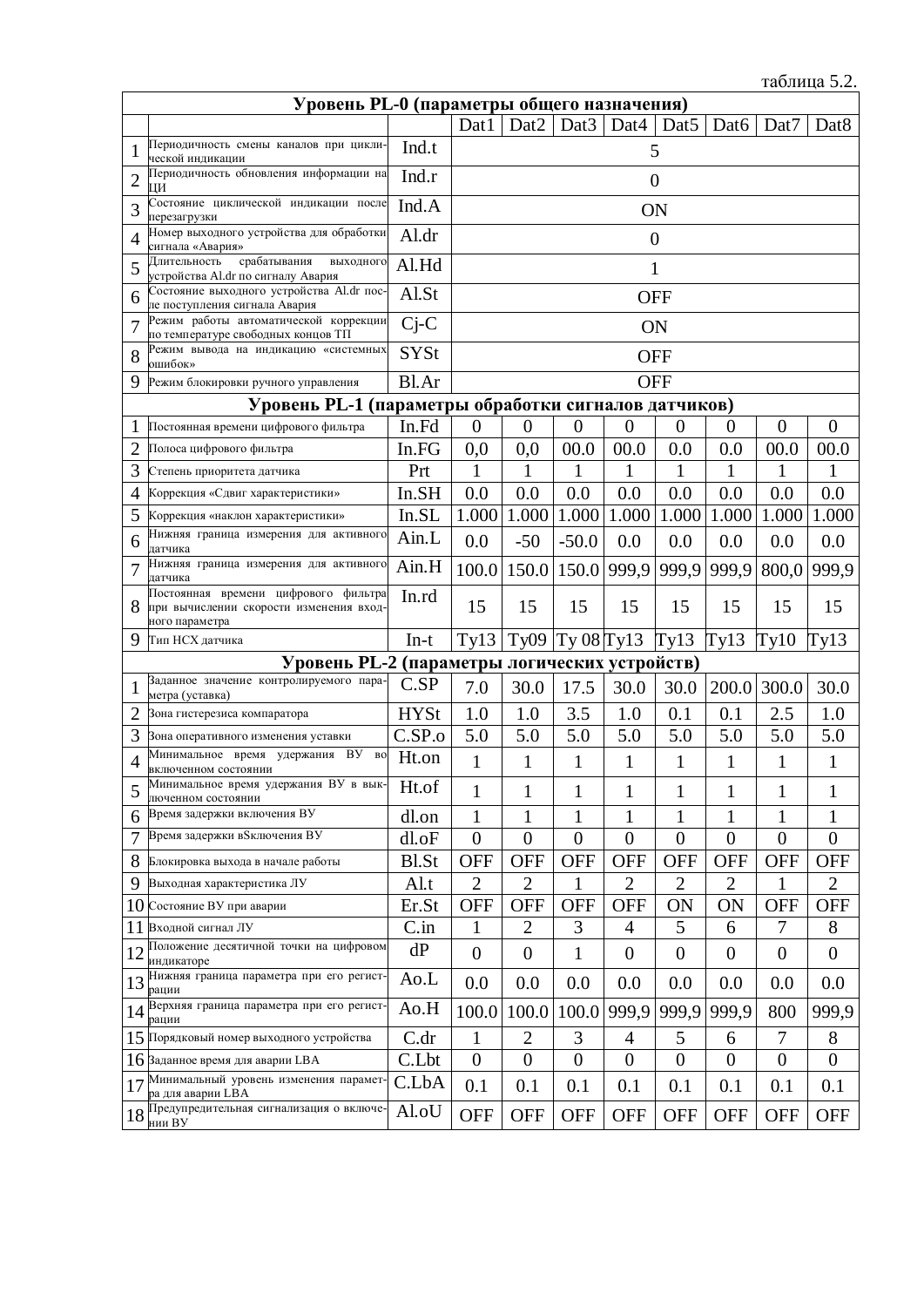Датчики подключены к измерителям-регуляторам ТРМ138 №1 и №2 в соответствии с таблицами 5.1.1. и 5.2.1. ТРМ138 №2 таблица 5.2.1.

| d1             | сирена                         |
|----------------|--------------------------------|
| d2             | температура нефти на выходе.   |
| d3             | давление нефти на входе        |
| d4             | температура теплоносителя      |
| d <sub>5</sub> | уровень теплоносителя низок    |
| d <sub>6</sub> | загазованность верхний уровень |
| d7             | Напряжение сети                |
| d8             | Готовность                     |

### ТРМ138 №1 таблица 5.1.1. ТРМ138 №2 таблица 5.2.1.

| d1             | загазованность нижний уровень  |
|----------------|--------------------------------|
| d2             | температура нефти на входе.    |
| d3             | Т °С в щитовом помещении       |
| d4             | давление нефти на выходе       |
| d5             | понижение уровня теплоносителя |
| d <sub>6</sub> | Технологическая сигнализация   |
| d7             | температура дымовых газов      |
| d8             | уровень теплоносителя высок    |

5.4. Параметры датчиков подключенных к шкафу управления соответствуют таблице 5.3.

### ШКАФ УПРАВЛЕНИЯ ПНПТ-1,6. ПАРАМЕТРЫ ДАТЧИКОВ.

|                               |                  |                                                |                                               |      |                     |     | таолица <i>э.э.</i>              |
|-------------------------------|------------------|------------------------------------------------|-----------------------------------------------|------|---------------------|-----|----------------------------------|
|                               |                  |                                                |                                               |      | Значения параметров |     |                                  |
| Наименование параметра        | Вид да-<br>тчика | Еди<br>НИ-<br>ЦЫ<br>изме<br>мере<br>pe-<br>ния | Уста-<br>новка<br>тай-<br>мера<br>на<br>AC, c | Nom  | Min                 | Max | Предел из-<br>мерения<br>датчика |
| Конт.<br>Давление газа        | Конт.            | ед                                             | $\overline{2}$                                | 30   | нет                 | 50  | 100 кПа                          |
| Давление нефти на входе       | Конт.            | ед                                             | 30                                            | 30   | нет                 | нет | $10$ M $\Pi$ a                   |
| Давление нефти на выходе      | Конт.            | $e$ д                                          |                                               | 30   | нет                 | нет | 10 МПа                           |
| Газ в ЩП верхний уровень      | Напряж           | $\%$                                           | 30                                            | 100  | нет                 | 011 | 50 %                             |
| Газ ЩП нижний уровень         | Напряж           | $\%$                                           | $\overline{a}$                                | 00   | нет                 | 007 | 50 %                             |
| Контроль работы горелки       | Напряж           | $e$ д                                          | $\overline{\phantom{0}}$                      | 30   | нет                 | 90  | контакт                          |
| Температура нефти на выходе   | 50 M             | $\overline{\circ}$ C                           | 30                                            | 000  | нет                 | 090 | $-50.150$ °C                     |
| Температура нефти на входе    | 50 M             | $\rm ^{\circ}$ C                               | $\overline{a}$                                | 000  | нет                 | 090 | $-50.150$ °C                     |
| Температура дымовых газов     | $4-20$ MA        | $\overline{\circ}$ C                           | 30                                            | 000  | нет                 | 300 | $0.800$ °C                       |
| Температура теплоносителя     | 50 M             | $\rm ^{\circ}$ C                               | 30                                            | 000  | нет                 | 090 | $-50.150$ °C                     |
| Температура воздуха вЩП       | $50 \Pi$         | $\rm ^{\circ}$ C                               |                                               | 17.5 | 14                  | 21  | $-50.250$ °C                     |
| Уровень теплоносителя         | Элек-<br>трод    | eд                                             |                                               | 30   | нет                 | нет | контакт                          |
| Верхний уровень теплоносителя | Элек-<br>трод    | ед                                             |                                               | 30   | нет                 | нет | контакт                          |
| Нижний уровень теплоносителя  | Элек-<br>трод    | ед                                             | 30                                            | 100  | 10                  | нет | контакт                          |
| Контроль напряжения сети      | 400 мВ           | Вольт                                          | 10                                            | 220  | 187                 | 242 | 140260B                          |

 $Ta6\pi u$ из 5.3.

### 5.5. ПУСК ПОДОГРЕВАТЕЛЯ

|      |       |          |         |      |                                    | Лист |
|------|-------|----------|---------|------|------------------------------------|------|
|      |       |          |         |      | .457154.030 P <sub>3</sub><br>HCAF |      |
| Изм. | /Іист | № доким. | Подпись | Дата |                                    |      |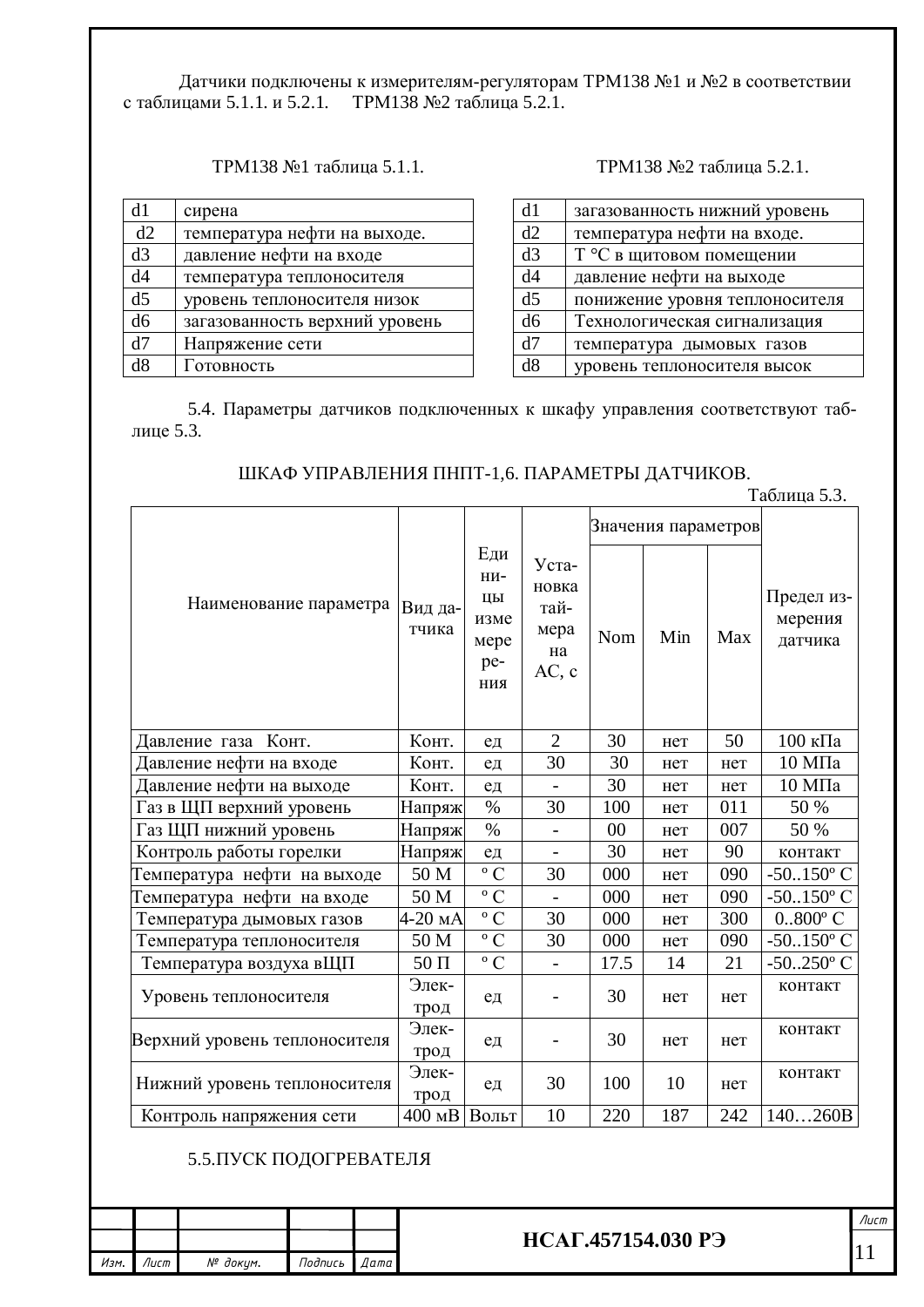5.5.1. Если автоматические выключатели **OF1** "СЕТЬ", **OF2** "ШКАФ УПРАВЛЕ-НИЯ", **QF4** "ТРМ138", **QF5** "СТМ-10", **QF6** «СИГНАЛИЗАТОР УРОВНЯ» включены, включить автоматический выключатель **QF3** "ГОРЕЛКА". При этом загорается индика- $\textbf{F}$ ор зеленого цвета с маркировкой "ГОРЕЛКА".

5.5.2. При подаче напряжения на шкаф управления проводится проверка параметров подогревателя на соответствие норме.

5.5.3. Если параметры подогревателя соответствуют таблице 5.5.1, загорается индикатор "ГОТОВ" и выдается разрешение на розжиг горелки.

|                              |                                                          | Таблица 5.5.1       |
|------------------------------|----------------------------------------------------------|---------------------|
| $N_{\rm}$ <sup>o</sup> $\Pi$ | Название параметра                                       | $\Pi$ H $\Pi$ T-1,6 |
|                              | давление подогреваемой нефти на входе                    | норма               |
| 2                            | температура подогреваемой нефти на выходе                | норма               |
| 3                            | наличие давления топлива                                 | норма               |
|                              | контроль напряжения сети                                 | норма               |
| 5                            | уровень теплоносителя                                    | норма               |
| 6                            | температура теплоносителя                                | норма               |
|                              | концентрация углеводородных газов в щитовом<br>помещении | норма               |

5.5.4. Включить газовую горелку BLU 2000.1 PR/VD в соответствии с руководством по эксплуатации на горелку. При удачном розжиге горелки на мнемосхеме загорается индикатор зеленого цвета с маркировкой «ГОРЕЛКА ВКЛЮЧЕНА».

5.5.5. Если в режиме "РАБОТА" произойдет выход любого технологического параметра из нормы, то по истечении задержки на аварию (АС) (см. таблицу 5.5.2), шкаф управления выходит в режим "АВАРИЯ" с последующим отключением подогревателя, включением аварийной звуковой сигнализации и индикацией первопричины аварии на мнемосхеме, цифровых табло измерителей-регуляторов ТРМ138 и сигнализаторе уровня CAY-M6.

Таблица 5.5.2

| $N \Omega/\Pi$ | Название параметра                                               | <b>AC</b> |  |  |  |  |  |  |  |  |
|----------------|------------------------------------------------------------------|-----------|--|--|--|--|--|--|--|--|
| 1              | повышение давления подогреваемой нефти на входе выше допустимого |           |  |  |  |  |  |  |  |  |
| $\overline{2}$ | повышение концентрация углеводородных газов в щитовом<br>помеще- |           |  |  |  |  |  |  |  |  |
|                | нии выше допустимого значения                                    |           |  |  |  |  |  |  |  |  |
| 3              | повышение температуры подогреваемой нефти выше допустимого зна-  | 30 сек.   |  |  |  |  |  |  |  |  |
|                | чения                                                            |           |  |  |  |  |  |  |  |  |
| 4              | отклонение давления топлива<br>за<br>установленные пределы       | $2$ сек.  |  |  |  |  |  |  |  |  |
| 5              | повышение температуры уходящих дымовых газов выше<br>ДОПУСТИМОГО | 30 сек.   |  |  |  |  |  |  |  |  |
|                | значения                                                         |           |  |  |  |  |  |  |  |  |
| 6              | Температура теплоносителя                                        | 30 сек.   |  |  |  |  |  |  |  |  |
| 7              | отклонение уровня теплоносителя за установленные пределы         | 30 сек.   |  |  |  |  |  |  |  |  |
| 8              | отклонение напряжения сети от заданных значений                  | 10 сек.   |  |  |  |  |  |  |  |  |

5.5.6. Для отключения звуковой и световой сигнализации после аварийного отключения подогревателя нажать кнопку "СЪЕМ СИГНАЛА".

5.5.7. Для остановки подогревателя на любом этапе работы подогревателя нажать кнопку «ОСТАНОВКА ПОДОГРЕВАТЕЛЯ». Кнопка "ОПРОБОВАНИЕ СИГНАЛИЗА-ЩИИ" предназначена для проверки индикаторов аварийных параметров на мнемосхеме и звукового сигнала.

| Изм. Пист | № доким. | Подпись Дата |  |
|-----------|----------|--------------|--|

# $\frac{1}{2}$  **HCAF.457154.030 P**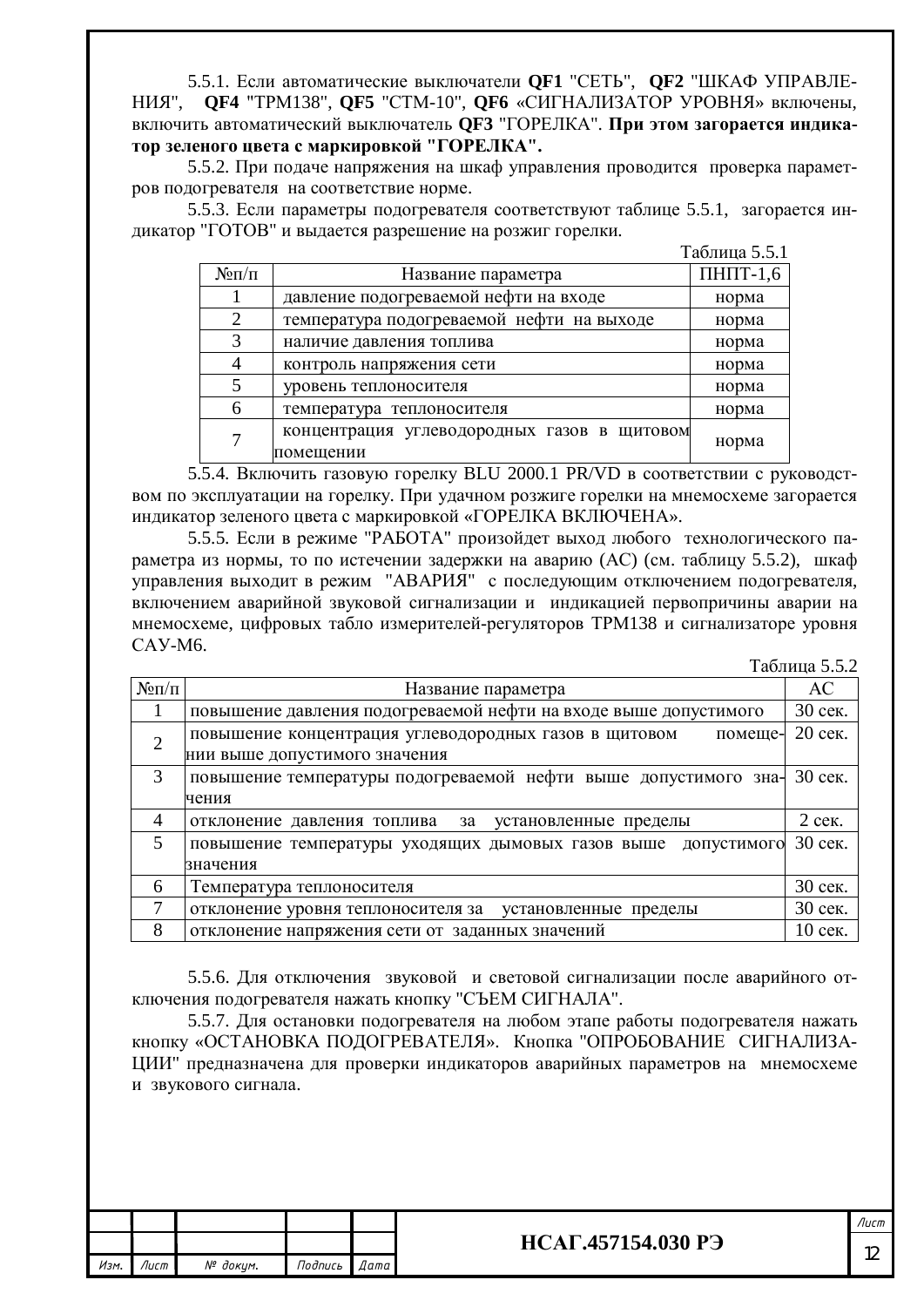### **6. ТЕХНИЧЕСКОЕ ОБСЛУЖИВАНИЕ, УКАЗАНИЕ МЕР БЕЗОПАСНОСТИ**

К эксплуатации шкафа управления допускаются лица, прошедшие производственное обучение. В процессе обучения персонал должен быть ознакомлен:

1) с требованиями "Правил технической эксплуатации электроустановок потребителей" и "Привил техники безопасности при эксплуатации электроустановок потребителей":

2) с назначением, устройством и общей схемой включения шкафа управления на технологическом объекте:

3) с основными режимами работы шкафа управления, с проверкой его технического состояния и другими требованиями ТО.

Для обеспечения работоспособности шкафа управления рекомендуется выполнять следующие мероприятия:

#### **Ежелневно**

Проверять функционирование шкафа управления, сравнивая значения контролируемых параметров на цифровом табло с показаниями контрольно-измерительных приборов. Они должны совпадать в пределах допустимой погрешности. В случае отклонения произвести корректировку таблицы настройки.

#### **Ежеквартально**

Проводить проверку сигнализатора уровня жидкости САУ-М6, сигнализатора СТМ-10 и измерителей регуляторов ТРМ138 в соответствии с руководствами по эксплуатации на данные приборы.

### **7. ХАРАКТЕРНЫЕ НЕИСПРАВНОСТИ И МЕТОДЫ ИХ УСТРАНЕНИЯ**

7.1. При неполадках, обнаруженных во время пуско-наладочных работ, или при нарушении нормальной работы шкафа управления, рекомендуется:

1) проверить наличие напряжений +5В, +36В, на выходе источников питания;

2) проверить правильность подключения источников сигналов в соответствии со схемами полключения:

3) проверить правильность подключения исполнительных устройств.

После выполнения перечисленных выше операций следует искать неисправность в самом шкафе управления.

7.2. Некоторые характерные неисправности и их вероятные причины сведены в таблицу 7.1.

Таблица возможных неисправностей и их вероятных причин.

Таблица 7.1.

| <b>НСАГ.4571:</b> |              |          |           |  |
|-------------------|--------------|----------|-----------|--|
|                   | Подпись Дата | № докум. | Изм. Лист |  |

 $\iint$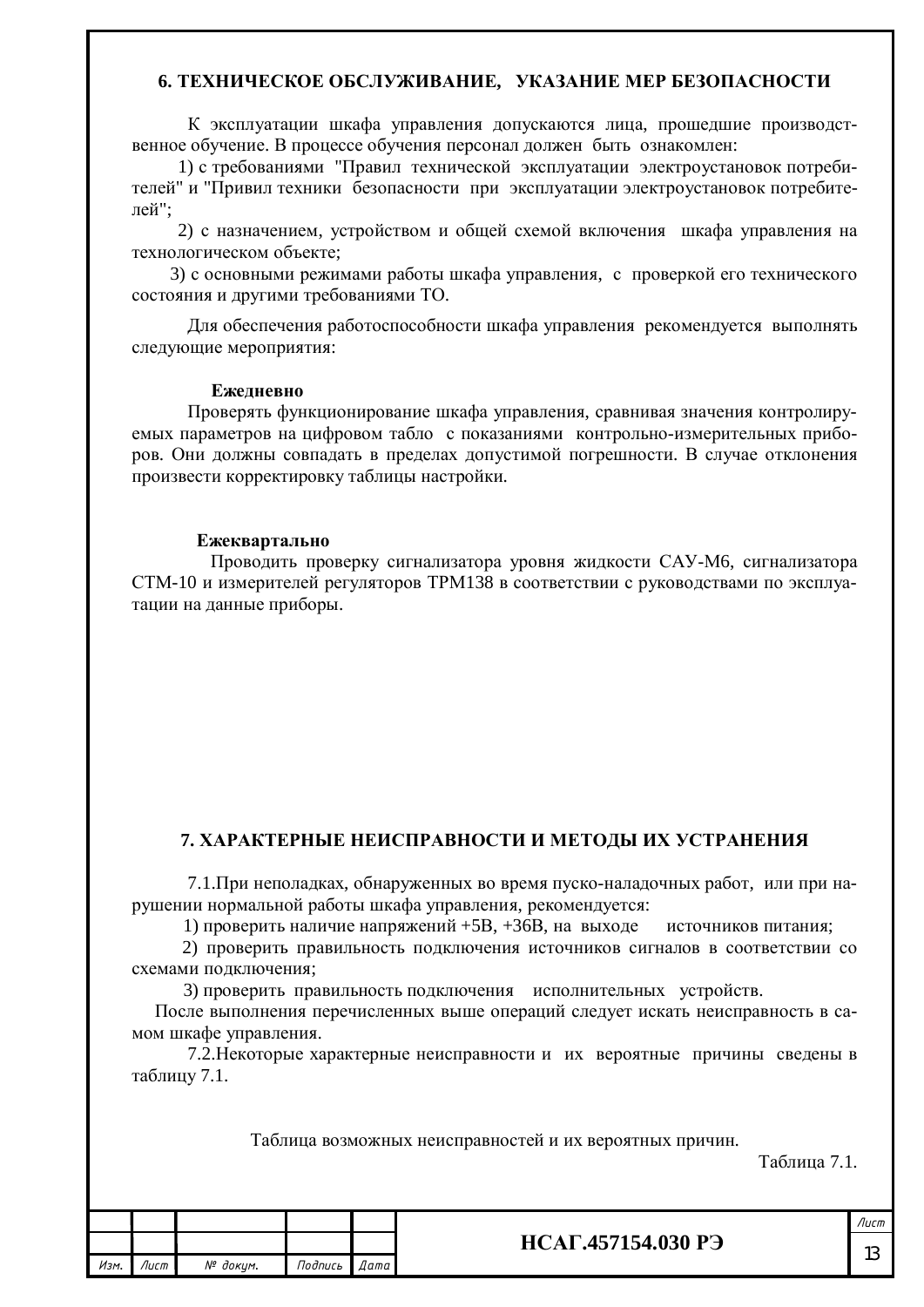| $N_2$<br>$\Pi/\Pi$ | Неисправность                                                                                                     | Вероятная причина                                                                                                                                                             | Способ устранения                                                                                                   |
|--------------------|-------------------------------------------------------------------------------------------------------------------|-------------------------------------------------------------------------------------------------------------------------------------------------------------------------------|---------------------------------------------------------------------------------------------------------------------|
| 1                  | $\overline{2}$                                                                                                    | 3                                                                                                                                                                             | 4                                                                                                                   |
| $\mathbf{1}$       | Шкаф управления не<br>выходит в основной<br>режим работы:                                                         | Нет сетевого напряжения.<br>Сгорел предохранитель в<br>импульсном источнике пи-<br>тания.                                                                                     | Проверить наличие на-<br>пряжения сети. Заменить<br>предохранитель.                                                 |
| 1.1                | Горит индикатор<br>"ПИТАНИЕ НЕ В<br>HOPME"                                                                        | Отклонение значения на-<br>пряжений +5B,+36B, от за-<br>данных величин. Возможно<br>короткое замыкание во вто-<br>ричных цепях или неис-<br>правность источника пита-<br>ния. | Устранить замыкание. За-<br>менить источник питания.                                                                |
| $\overline{2}$     | На индикацию не вы-<br>ходят показания одно-<br>го или нескольких<br>датчиков.                                    | Нет контакта в проводах от<br>датчиков или обрыв линий<br>связи. Неисправна плата<br>коммутации. Неисправен<br>датчик.                                                        | Подтянуть винты на<br>клеммнике. Проверить<br>контакт на датчике. Про-<br>верить линию связи. За-<br>менить датчик. |
| 3                  | Показания на цифро-<br>вом табло не совпада-<br>ют с показаниями кон-<br>трольно-<br>измерительных прибо-<br>ров. | Сбой настроек измерителей-<br>регуляторов ТРМ138.                                                                                                                             | Произвести корректиров-<br>ку настройки измерите-<br>лей.                                                           |
| $\overline{4}$     | Не горит индикатор<br>сети на панели газо-<br>анализатора СТМ-10                                                  | Выпала вилка сетевого шну-<br>ра из розетки или плохой<br>контакт вилки с розеткой.                                                                                           | Вставить вилку сетевого<br>шнура в розетку или по-<br>править контакт вилки с<br>розеткой.                          |

### **8. MAPKUPOBAHUE.**

8.1. На каждом шкафе управления должна быть маркировка, содержащая:

1) товарный знак предприятия - изготовителя;

2) наименование шкафа управления (условное обозначение);

3) порядковый номер в системе нумерации изготовителя;

4) год изготовления (последние две цифры) и месяц.

8.2. Маркировка внешних разъемных соединений шкафа управления выполнена в соответствии со схемой электрической принципиальной.

# 9. ПРАВИЛА ТРАНСПОРТИРОВАНИЯ И ХРАНЕНИЯ.

|      |      |          |         |        |                    | Лист |
|------|------|----------|---------|--------|--------------------|------|
|      |      |          |         |        | НСАГ.457154.030 РЭ |      |
| Изм. | Лист | № докцм. | Подпись | Дата I |                    | 14   |